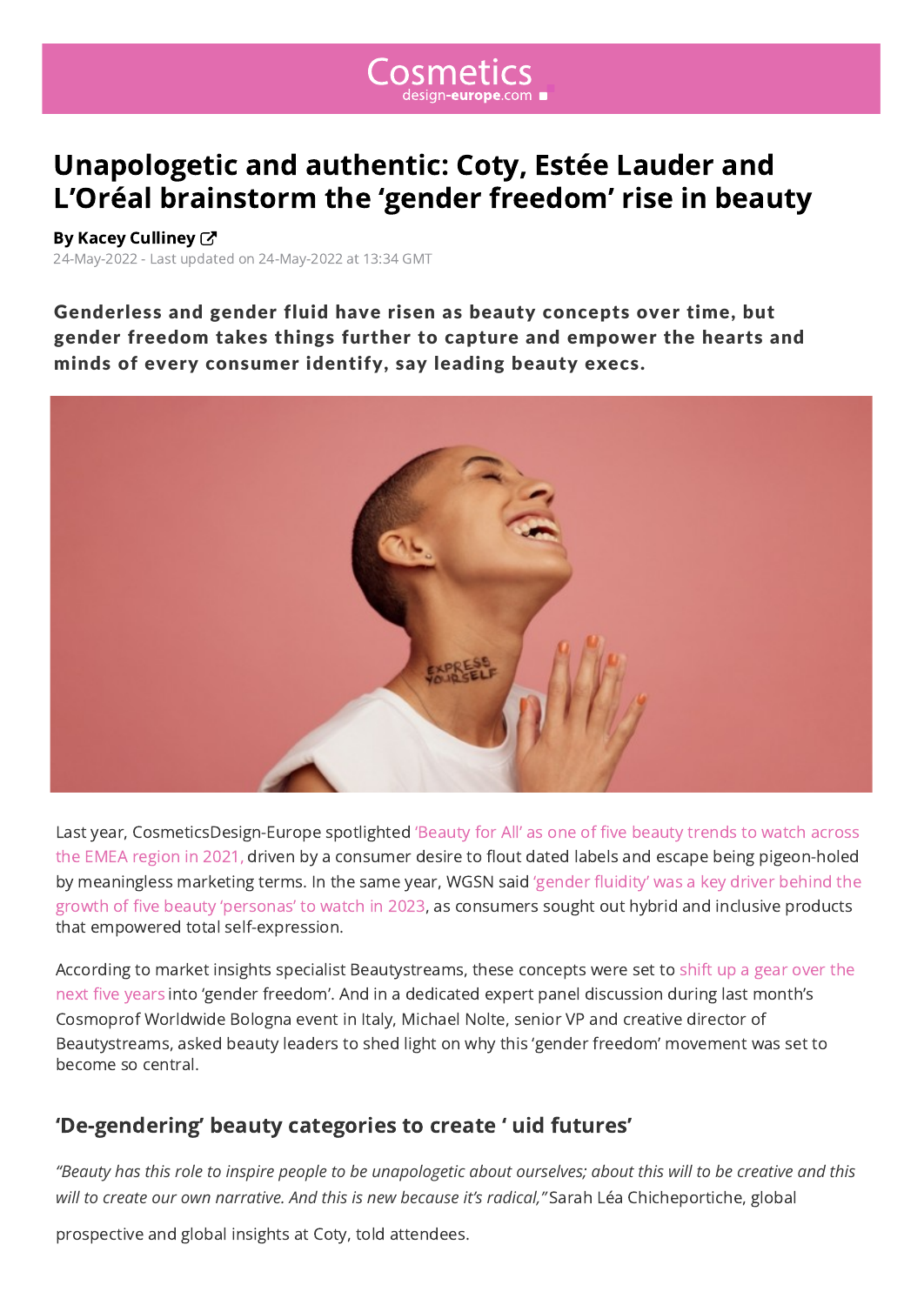

Gender freedom is a liberating movement to celebrate 'all identities' [Getty Images]

*"Breaking through"* from historical binary 'genderation', she said, liberated joy and happiness to celebrate *"all identities",* and there was plenty going on to spur this across fragrances and nails.

*"We had CK1 already blurring the boundaries of gender, but most recently with a fragrance like Marc Jacobs Perfect telling people to embrace this joy whatever gender, race and size; this is really important,"* she said.

And in the nail category, Chicheportiche said there was a lot of new brands and influential people in the space, including celebrities like Harry Styles who were *"totally changing the message"* and *"de-gendering"* the category as a whole.

*"This is about building new fluid futures,"* she said.

Sam Cheow, SVP and global head of makeup innovation, portfolio and product development at The Estée Lauder Companies, agreed: *"It goes back to the power of being you, and being individual (…) It's a bigger message gender freedom – it activates that part of yourself that is more about authenticity. This is where the world is going; this is where beauty is going."*

## Beyond labels towards 'authentic' expression

Gender freedom bounced beyond 'he', 'she' and 'they' labels, he said, empowering consumers to be *"authentic"* and *"liberate"* themselves, which impacted every facet of life, including fashion, fragrance, makeup and more. It also stretched across all age groups, he said, creating an age freedom too. *"It's not about gender, for me personally, it's about allowing the individual to express themselves when they are ready, and you give them the opportunity."*